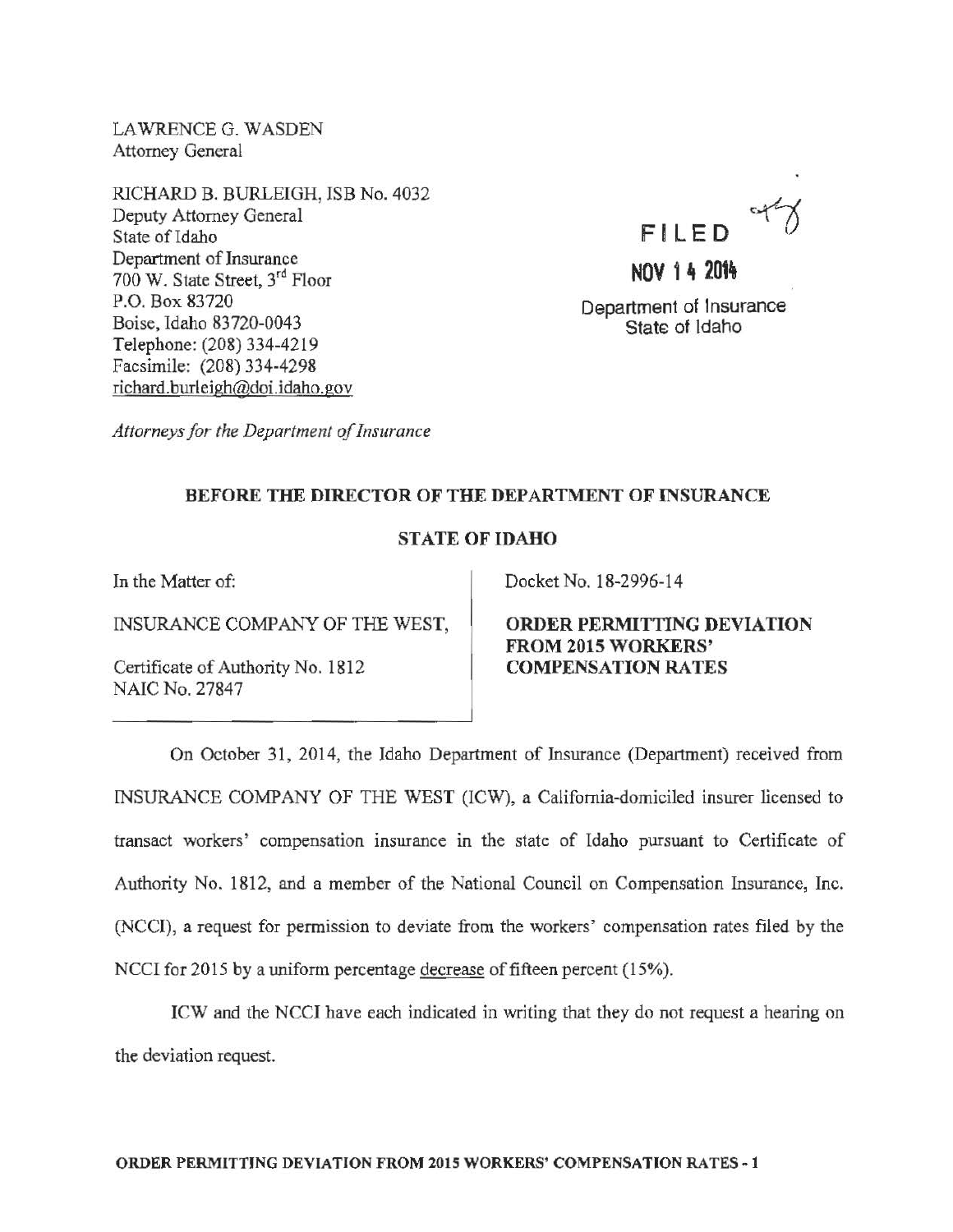The Department's Director (Director), having reviewed and being fully apprised of ICW's request to deviate from the Idaho workers' compensation premium rates filed by the NCCI for 2015, and the requirements of Idaho Code § 41-1614, has determined that the requested rate deviation is justified.

NOW, THEREFORE, IT IS HEREBY ORDERED, pursuant to Idaho Code§ 41-1614, that ICW's request to deviate by a uniform percentage decrease of fifteen percent (15%) from the workers' compensation rates filed by the NCCI for 2015, exclusive of terrorism rates, is GRANTED. This deviation from the Idaho workers' compensation premium rates filed by the NCCI for 2015 shall take effect on January 1, 2015, and shall remain in effect for one year from that date unless terminated sooner with the approval of the Director.

DATED this  $\left(\frac{1}{10}\right)$  day of November, 2014.

STATE OF IDAHO DEPARTMENT OF INSURANCE

WILLIAM W. DEAL